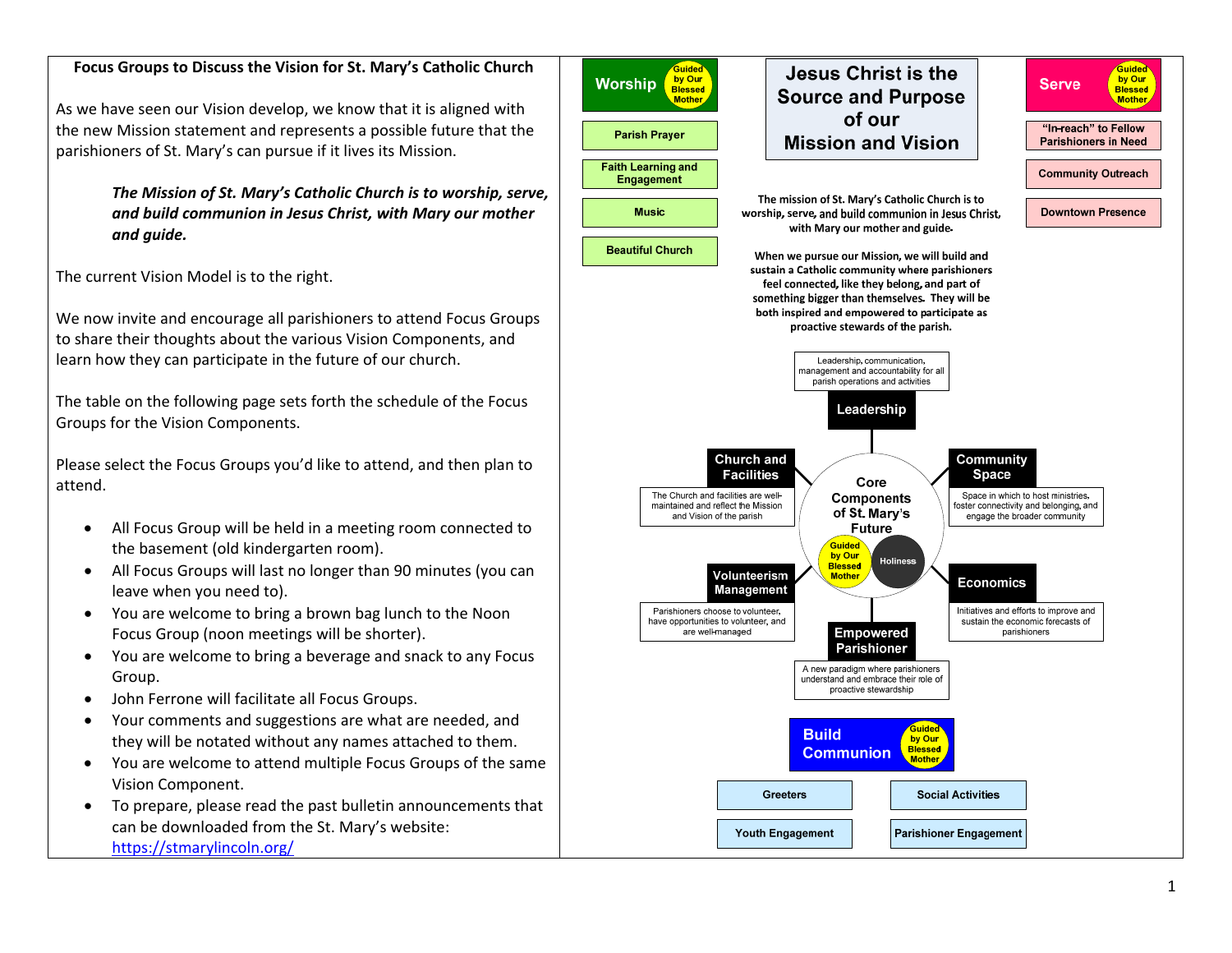## **All Focus Group Schedule at <sup>a</sup> Glance**

| Date      | <b>Time</b> | Community<br><b>Space</b> | <b>Economics</b>        | <b>Empowered</b><br>Parishioner | Volunteerism<br>Management | <b>Church and</b><br><b>Facilities</b> | Leadership              | Worship                   | Serve                   | <b>Build</b><br>Communion | <b>Guided by Our</b><br><b>Blessed Mother</b> |
|-----------|-------------|---------------------------|-------------------------|---------------------------------|----------------------------|----------------------------------------|-------------------------|---------------------------|-------------------------|---------------------------|-----------------------------------------------|
| T, 6/21   | 9am         | $\overline{\mathbf{X}}$   |                         |                                 |                            |                                        |                         |                           |                         |                           |                                               |
|           | <b>Noon</b> |                           | $\overline{\mathbf{x}}$ |                                 |                            |                                        |                         |                           |                         |                           |                                               |
|           | 2pm         |                           |                         | $\overline{\mathbf{x}}$         |                            |                                        |                         |                           |                         |                           |                                               |
|           | 4pm         |                           |                         |                                 | $\overline{\mathbf{x}}$    |                                        |                         |                           |                         |                           |                                               |
|           | 6pm         |                           |                         |                                 |                            | $\overline{\mathbf{x}}$                |                         |                           |                         |                           |                                               |
|           | 8pm         |                           |                         |                                 |                            |                                        | $\overline{\mathbf{x}}$ |                           |                         |                           |                                               |
| W, 6/22   | <b>Noon</b> |                           |                         |                                 |                            |                                        |                         | $\boldsymbol{\mathsf{X}}$ |                         |                           |                                               |
|           | 2pm         |                           |                         |                                 |                            |                                        |                         |                           | $\overline{\mathbf{X}}$ |                           |                                               |
|           | 4pm         |                           |                         |                                 |                            |                                        |                         |                           |                         | $\pmb{\mathsf{X}}$        |                                               |
|           | 6pm         |                           |                         |                                 |                            |                                        |                         |                           |                         |                           | $\pmb{\mathsf{X}}$                            |
|           | 8pm         | $\overline{\mathbf{x}}$   |                         |                                 |                            |                                        |                         |                           |                         |                           |                                               |
| Th, 6/23  | 4pm         |                           | $\overline{\mathbf{x}}$ |                                 |                            |                                        |                         |                           |                         |                           |                                               |
|           | 6pm         |                           |                         | $\overline{\mathbf{x}}$         |                            |                                        |                         |                           |                         |                           |                                               |
|           | 8pm         |                           |                         |                                 | $\overline{\mathbf{X}}$    |                                        |                         |                           |                         |                           |                                               |
| F, 6/24   | 8am         |                           |                         |                                 |                            | $\overline{\mathbf{x}}$                |                         |                           |                         |                           |                                               |
|           | 10am        |                           |                         |                                 |                            |                                        | $\overline{\mathbf{x}}$ |                           |                         |                           |                                               |
|           | <b>Noon</b> |                           |                         |                                 |                            |                                        |                         |                           |                         | $\overline{\mathbf{x}}$   |                                               |
|           | 2pm         |                           |                         |                                 |                            |                                        |                         |                           |                         |                           | $\mathbf{x}$                                  |
|           | 4pm         |                           |                         |                                 |                            |                                        |                         | $\overline{\mathbf{x}}$   |                         |                           |                                               |
|           | 6pm         |                           |                         |                                 |                            |                                        |                         |                           | $\overline{\mathbf{X}}$ |                           |                                               |
|           | 8pm         |                           | $\overline{\mathbf{x}}$ |                                 |                            |                                        |                         |                           |                         |                           |                                               |
| Sat, 6/25 | 11am        | $\mathbf{x}$              |                         |                                 |                            |                                        |                         |                           |                         |                           |                                               |
|           | 1pm         |                           |                         |                                 |                            | $\overline{\mathbf{x}}$                |                         |                           |                         |                           |                                               |
|           | 3pm         |                           |                         |                                 |                            |                                        | $\overline{\mathbf{x}}$ |                           |                         |                           |                                               |
| M, 6/27   | <b>Noon</b> |                           |                         | $\overline{\mathbf{X}}$         |                            |                                        |                         |                           |                         |                           |                                               |
|           | 2pm         |                           |                         |                                 |                            |                                        |                         |                           |                         | $\overline{\mathbf{x}}$   |                                               |
| T, 6/28   | <b>Noon</b> |                           |                         |                                 |                            |                                        |                         |                           | $\overline{\mathbf{X}}$ |                           |                                               |
|           | 2pm         |                           |                         |                                 |                            |                                        |                         |                           |                         |                           | $\overline{\mathbf{x}}$                       |
|           | 4pm         |                           |                         | $\overline{\mathbf{x}}$         |                            |                                        |                         |                           |                         |                           |                                               |
|           | 6pm         |                           |                         |                                 |                            |                                        |                         | $\overline{\mathbf{x}}$   |                         |                           |                                               |
| T, 7/5    | <b>Noon</b> |                           |                         |                                 |                            |                                        |                         | $\overline{\mathbf{x}}$   |                         |                           |                                               |
|           | 2pm         |                           |                         |                                 |                            |                                        |                         |                           | $\overline{\mathbf{x}}$ |                           |                                               |
|           | 4pm         |                           |                         |                                 |                            |                                        |                         |                           |                         | $\pmb{\mathsf{x}}$        |                                               |
|           | 6pm         |                           |                         |                                 |                            |                                        |                         |                           |                         |                           | $\pmb{\mathsf{X}}$                            |
|           | 8pm         |                           | $\overline{\mathbf{x}}$ |                                 |                            |                                        |                         |                           |                         |                           |                                               |
| W, 7/6    | 4pm         | $\overline{\mathbf{X}}$   |                         |                                 |                            |                                        |                         |                           |                         |                           |                                               |
|           | 6pm         |                           |                         | $\overline{\mathbf{X}}$         |                            |                                        |                         |                           |                         |                           |                                               |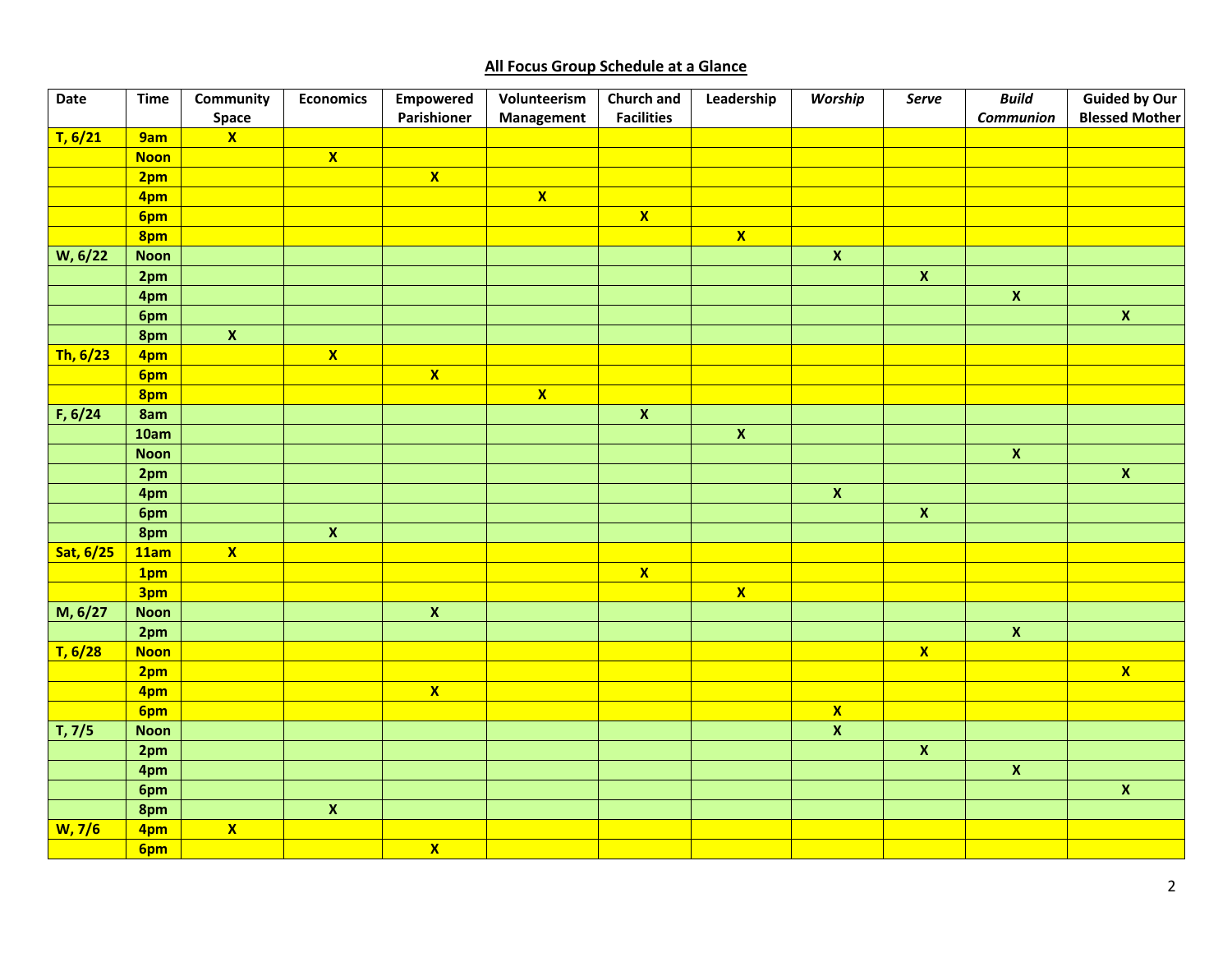| <b>VISION COMPONENT</b>                                                                                                                                                                    | <b>DESCRIPTION</b>                                                                                                                                                                                                                                                                                                                                                                                                                                                                                                                                                                                                                                                                                                                                                                                                                                                                                                                                                                                                                                                                                                                                                                                                                                                                                                                                                                                                                                                                                                                                                                                                                                                                                                                                  | <b>DATES/TIMES</b>                                                                                           |
|--------------------------------------------------------------------------------------------------------------------------------------------------------------------------------------------|-----------------------------------------------------------------------------------------------------------------------------------------------------------------------------------------------------------------------------------------------------------------------------------------------------------------------------------------------------------------------------------------------------------------------------------------------------------------------------------------------------------------------------------------------------------------------------------------------------------------------------------------------------------------------------------------------------------------------------------------------------------------------------------------------------------------------------------------------------------------------------------------------------------------------------------------------------------------------------------------------------------------------------------------------------------------------------------------------------------------------------------------------------------------------------------------------------------------------------------------------------------------------------------------------------------------------------------------------------------------------------------------------------------------------------------------------------------------------------------------------------------------------------------------------------------------------------------------------------------------------------------------------------------------------------------------------------------------------------------------------------|--------------------------------------------------------------------------------------------------------------|
| Guided<br>by Our<br><b>Blessed</b><br><b>Mother</b>                                                                                                                                        | The parish has discerned that it must make a conscious effort to seek our Blessed Mother Mary's guidance in all that we<br>do.                                                                                                                                                                                                                                                                                                                                                                                                                                                                                                                                                                                                                                                                                                                                                                                                                                                                                                                                                                                                                                                                                                                                                                                                                                                                                                                                                                                                                                                                                                                                                                                                                      | • Wed., 6/22, 6pm<br>$\bullet$ Friday, 6/24, 2pm<br>$•$ Tues., $6/28$ , 2pm<br>$\bullet$ Tues., 7/5, 6pm     |
| Guided<br>by Our<br><b>Worship</b><br><b>Blessed</b><br><b>Mother</b><br><b>Parish Prayer</b><br><b>Faith Learning and</b><br><b>Engagement</b><br><b>Music</b><br><b>Beautiful Church</b> | The essence of this word, "Worship", is in the Mission to ensure that our worship of Jesus Christ is worthy of Him.<br>Parish Prayer: includes the Rosary before Mass; special prayers and prayer times to celebrate our Blessed Mother;<br>organized encouragement for families to pray at home, particularly the Rosary, but other prayers as well; instruction as to<br>how to pray effectively; etc.<br>Faith Learning and Engagement: includes programs such as RCIA; Bible studies; guest speakers; CCD; and other forms of<br>formal learning about our faith.<br>Music: includes the Music Ministry; the organ; choosing music for Mass and how that gets accomplished; possibly hiring a<br>Director of Liturgical Music; special concerts; styles of music, etc.<br>Beautiful Church: includes refurbishment; possibly adding new statues; new space to glorify our Blessed Mother; other<br>enhancements, etc.                                                                                                                                                                                                                                                                                                                                                                                                                                                                                                                                                                                                                                                                                                                                                                                                                           | • Wed., 6/22, Noon<br>$\bullet$ Friday, 6/24, 4pm<br>• Tues., 6/28, 6pm<br>$\bullet$ Tues., 7/5, Noon        |
| Guided<br>by Our<br><b>Serve</b><br><b>Blessed</b><br><b>Mother</b><br>"In-reach" to Fellow<br><b>Parishioners in Need</b><br><b>Community Outreach</b><br><b>Downtown Presence</b>        | The essence of this word "Serve" from the Mission is to be Christ-in-the-moment to others, thus serving Jesus Christ.<br>"In-reach" to Fellow Parishioners in Need: includes all of the many possible ways that the parish can begin to assist, support<br>and help those who expressed some sort of need within the health and wellness section of the survey. The phrase "in-<br>reach" is important because it complements the traditional "outreach" that Catholics like to perform, and it draws<br>attention to the fact that our very own parishioners need help, too.<br>Community Outreach: includes FoodNet; other services to those in need, or at least a process for connecting people with<br>other available services (such as Catholic Social Services); other forms of outreach that typically address a need in the<br>immediate community. We also need to define specific communities that would be good to target and foster, such as a<br>government community, entertainment/hospitality, young professionals, or businesses and business leaders—what could<br>it mean to engage targeted communities? Additionally, many existing ministries will continue to contribute their efforts at<br>community outreach.<br>Downtown Presence: includes opportunities to leverage the location across from the Capitol (e.g., Right to Life);<br>participating in community events from the "front porch" of the church; signage; possible new space that the community<br>could utilizes (e.g., wedding reception space, or meeting rooms within a new building in place of the old school); creating<br>some sort of safe haven space in the midst of the downtown hustle and bustle; and other opportunities to have an impact. | • Wed., 6/22, 2pm<br>$\bullet$ Friday, 6/24, 6pm<br>$\bullet$ Tues., 6/28, Noon<br>$\bullet$ Tues., 7/5, 2pm |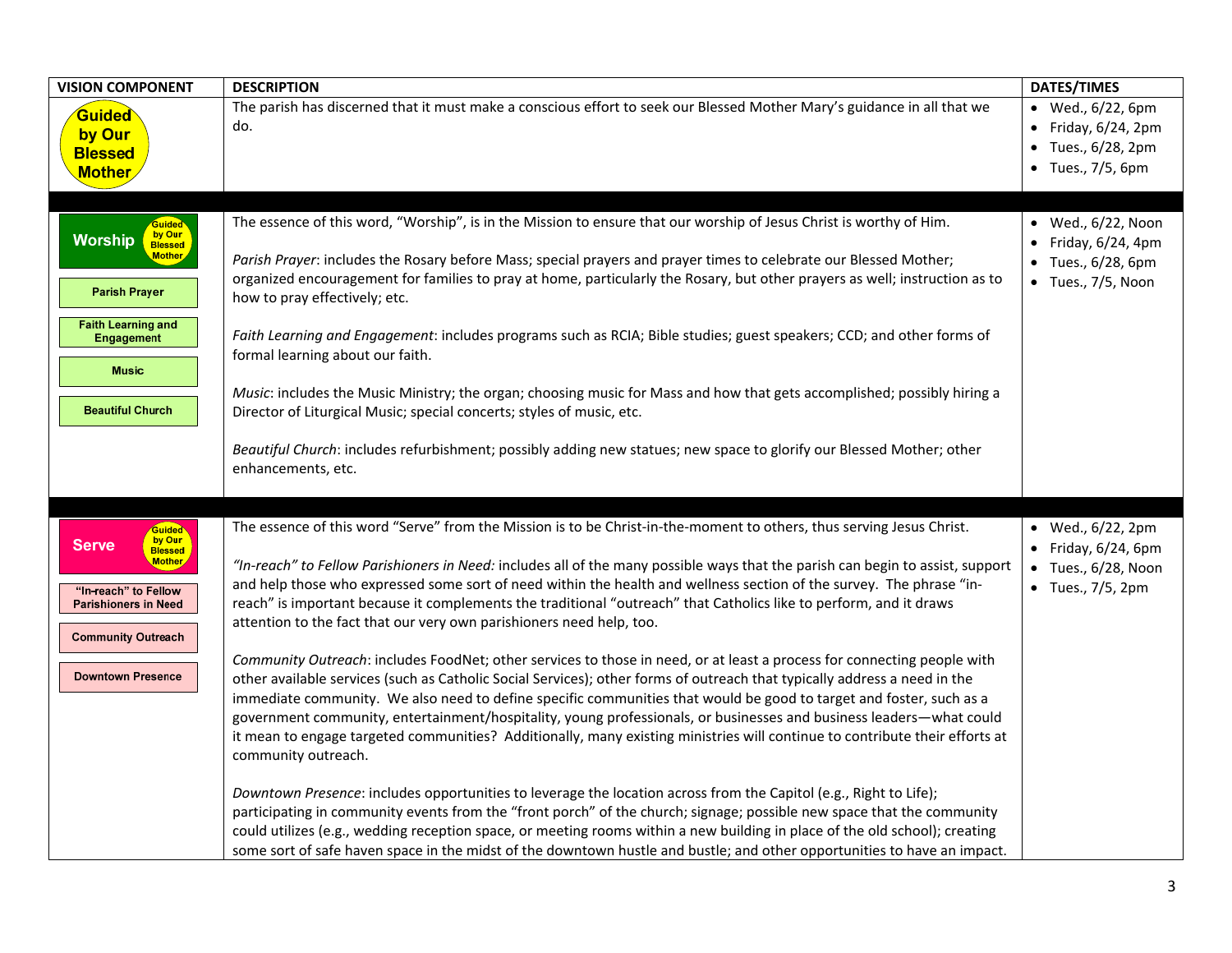| <b>VISION COMPONENT</b>                                                                                                                                                               | <b>DESCRIPTION</b>                                                                                                                                                                                                                                                                                                                                                                                                                                                                                                                                                                                                                                                                                                                                                                                                                                                                                                                                                                      | <b>DATES/TIMES</b>                                                                                    |
|---------------------------------------------------------------------------------------------------------------------------------------------------------------------------------------|-----------------------------------------------------------------------------------------------------------------------------------------------------------------------------------------------------------------------------------------------------------------------------------------------------------------------------------------------------------------------------------------------------------------------------------------------------------------------------------------------------------------------------------------------------------------------------------------------------------------------------------------------------------------------------------------------------------------------------------------------------------------------------------------------------------------------------------------------------------------------------------------------------------------------------------------------------------------------------------------|-------------------------------------------------------------------------------------------------------|
| Guided<br><b>Build</b><br>by Our<br>Blessed<br><b>Communion</b><br>Mother,<br><b>Greeters</b><br><b>Youth Engagement</b><br><b>Social Activities</b><br><b>Parishioner Engagement</b> | The essence of this phrase "Build Communion" in the Mission is to form a community to which parishioners feel like they<br>belong, and have solidarity in their love of Jesus Christ.<br>Greeters: specifically means people at Mass greeting those who arrive, and saying goodbye when they leave; it could also<br>be interpreted more broadly in the sense of trying to instill a welcoming spirit within all activities and facets of the parish.<br>Social Activities: includes events such dances; hobby gatherings; activities such as gaming and card clubs; going to<br>community events as a group of Catholics; etc. The main point is that this is Catholics hanging out with other Catholics<br>without it having to be a Sacrament or learning about our faith. People are yearning for friendship and group fun, and<br>hanging out with people who share your faith is a powerful way to strengthen the parish dynamics towards building<br>community and connectivity. | • Wed., 6/22, 4pm<br>$\bullet$ Friday, 6/24, Noon<br>• Mon., 6/27, 2pm<br>$\bullet$ Tues., 7/5, 4pm   |
|                                                                                                                                                                                       | Youth Engagement: includes youth groups; programs and activities for youth and/or families; opportunities to engage the<br>broader community as a group of youth (e.g., downtown trash cleanup); youth participation and leadership in Mass; etc.<br>Parishioner Engagement: This box is a final catchall that underscores the importance of inviting parishioners to be part of<br>their parish. It would include things existing programs such as Fish-Fri and Winterfest, but could also include new<br>programs: parish picnic; parish kickball at the park; parish tailgate; parish etc. The key word is "parish" because it is a<br>parish-organized and supported event for parishioners (and possibly open to non-parishioners).                                                                                                                                                                                                                                                |                                                                                                       |
| Leadership, communication,<br>anagement and accountability for all<br>parish operations and activities<br>Leadership                                                                  | Leadership: However it is referred to in the future, there will be a governance structure that has the capacity to provide the<br>leadership, communication, management and accountability for the parish in all that it does. It will include the necessary<br>subcommittees, such as Finance and Facilities, but it will be more than a group of parishioners who come together to listen,<br>discuss, and recommend. Its structure will be aligned with the Vision Model, and many more parishioners will be asked to<br>participate in various roles of leadership and accountability as the various activities and initiatives are launched. The<br>Planning Team will be working on the task of creating a Governance Structure so that it exists and can provide leadership to<br>pursue the Vision.                                                                                                                                                                             | $\bullet$ Tues., 6/21, 8pm<br>$\bullet$ Friday, 6/24, 10am<br>• Sat., $6/25$ , 3pm                    |
| Community<br>Space<br>Space in which to host ministries,<br>oster connectivity and belonging, and<br>engage the broader community                                                     | Community Space: One of the most important priorities is the need for space. Is it possible to create a multi-use facility<br>ranging from a wedding facility, to meeting space, to retail/services space for lease, to a business incubator (see the next<br>point)? Without new space that can be utilized in support of what the parish has discerned it both needs and desires to<br>pursue, then much of what has been discerned will not be feasible. This priority requires special attention and is a key<br>facet to St. Mary's future.                                                                                                                                                                                                                                                                                                                                                                                                                                        | $\bullet$ Tues., 6/21, 9am<br>• Wed., 6/22, 8pm<br>• Sat., $6/25$ , 11am<br>• Wed., 7/6, 4pm          |
|                                                                                                                                                                                       | Economics: This topic is a paradigm shift for many people. The bottom line is that economic self-sufficiency among<br>parishioners is needed, but cannot be assumed. The more a Catholic parish can do for its own parishioners to support<br>them to either stabilize and/or increase their economic status, the better. It is not a goal to make everyone rich! But it<br>should be a goal to use our Catholic community to support one another with business decisions, purchasing, sales, jobs,                                                                                                                                                                                                                                                                                                                                                                                                                                                                                     | $\bullet$ Tues., 6/21, Noon<br>Thurs., 6/23, 4pm<br>• Fri., $6/24$ , 8pm<br>$\bullet$ Tues., 7/5, 8pm |